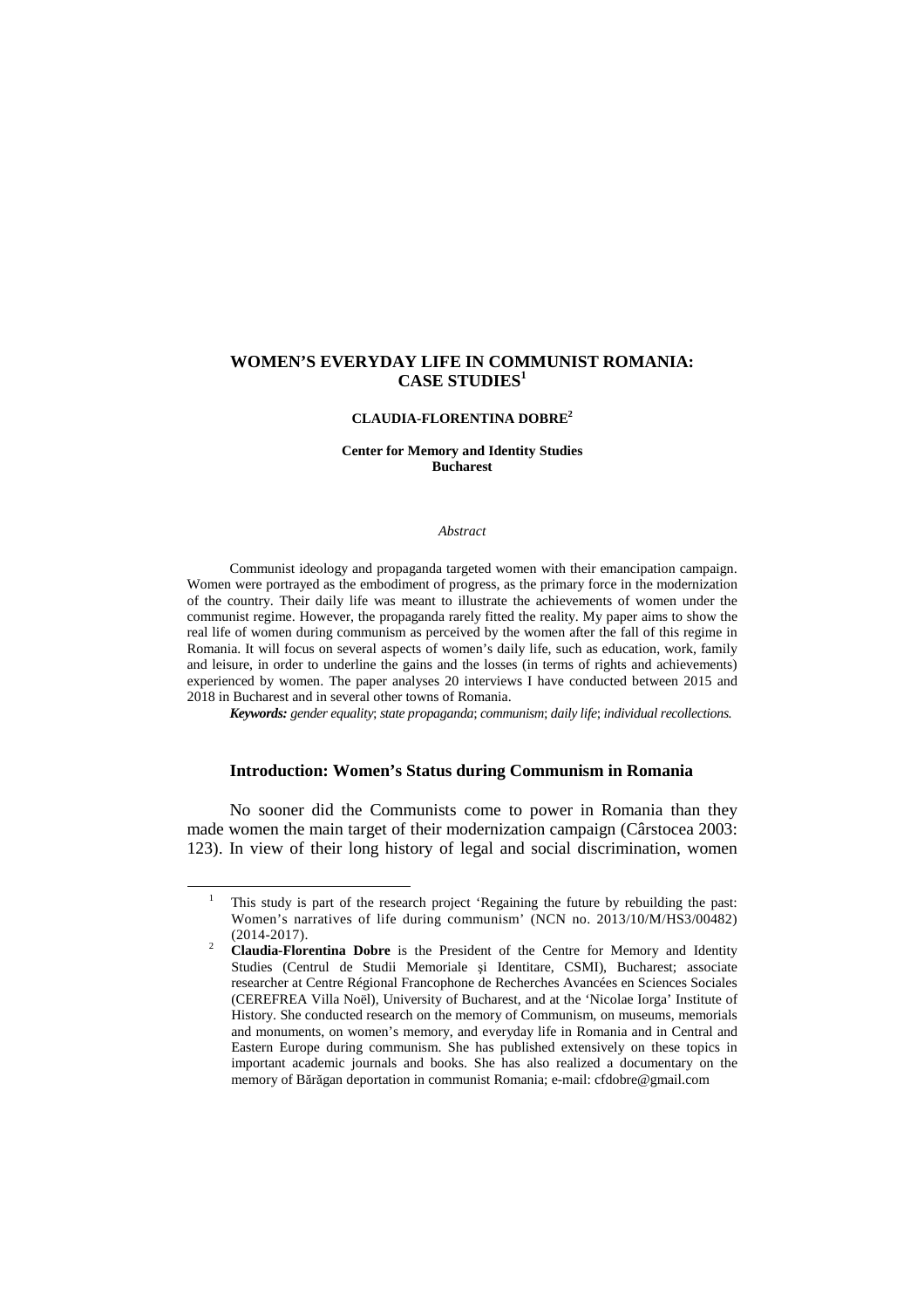were regarded as a social group in need of protection and emancipation. Lost in all this was the history of Romanian feminism, which had been an important presence during the interwar era, both domestically and especially internationally. The feminist associations disappeared; everything they had achieved was lost. In their place came the Women's Democratic Union (March 1948), which in 1957 became the Women's National Council (Cioroianu 2005: 79).

Gender equality became the regime's new watchword. This was reflected in legislation about voting rights and in the new Codes regulating family and labor. The full equality between men and women as regards the right to vote and to be elected in all state and party offices was enshrined in the 1948 Constitution, together with the principle of equal pay, including equality in terms of accessing vacations, retirement plans, and so on. Unfortunately, the undemocratic nature of the regime meant that all this legislation soon rang hollow. Legal emancipation became void of any real substance, owing to the communist way of life (Miroiu 1998: 253).

The misogynistic outlook of the Communist cadres not only hampered the legislative efforts for emancipation, but also took a toll on the social roles ascribed to women. Ultimately, women's path to emancipation ran through the traditional professional choices: chiefly the textile industry and the education and health sectors. Women continued to work predominantly under male superiors (Cârstocea 2003: 128). This narrow outlook on gender equality has been studied by Călin Morar-Vulcu in a discourse analysis of the articles published between 1956 and 1959 in the party's theoretical journal, *The Class Struggle* (*Lupta de clasă*). Women were encouraged to dedicate themselves to the education of the children and the care for the elderly. Their special skills in cooking, fashion, agriculture, and propaganda were highlighted (Morar-Vulcu 2002: 199). In sum, the party's view on women was that they were good at cooking, sewing, child rearing, and caring for the sick. Women also seemed destined for propaganda work, on the assumption that they were naturally talkative and shallow. For women, the party recommended such jobs as textile worker, teacher, nurse, and farmer. The feminization of agriculture became even clearer during the communist regime. This led to the perpetuation of traditional stereotypes about women, despite the communist egalitarian theories, as shown by Gail Kligman's research in Maramureş in the 1980s (Kligman 2005: 44).

For propaganda purposes, however, the communist achievements in gender equality were blown out of all proportion. Women were depicted as the embodiment of progress – driving tractors, piloting aircraft, and operating technologically advanced machinery. A few women even occupied leadership positions, holding such important offices as representative in the National Assembly or cabinet minister. Thus, at first glance, the equality looked real. In fact, research has shown that the communist emancipation of women was but 'a different kind of serfdom, doubled by self-deception' (Cernat 2001: 116).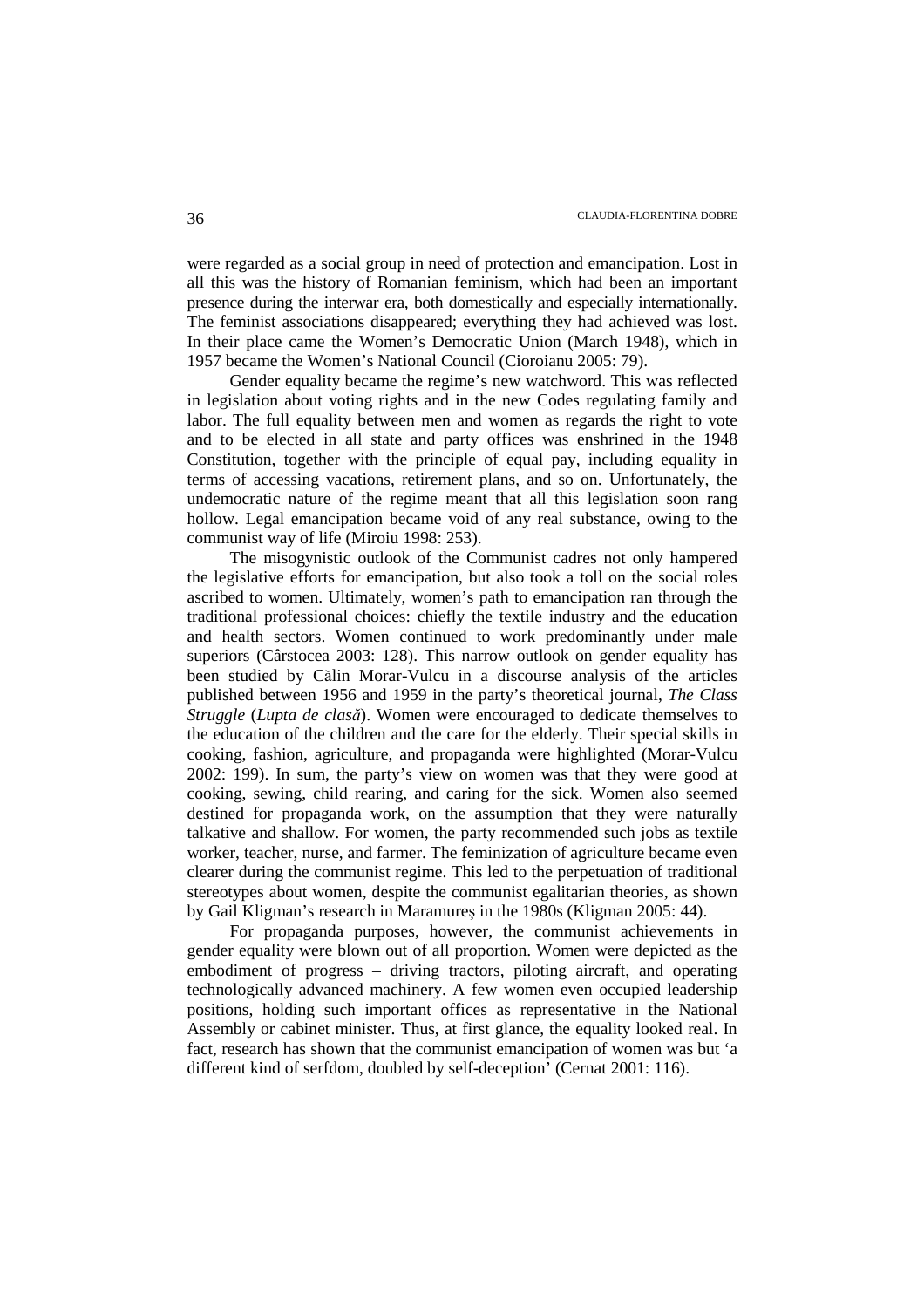During this first, internationalist stage of the communist regime, the role models drawn from the communist social imaginary were meant to show women the path to progress. The models most actively promoted included the woman worker dedicated to the party, the persecuted Communist militant, and the androgynous heroine fallen in the line of duty, e.g., while piloting a war plane. In the communist imaginary, such women held the promise of undermining the bourgeois social structure by transgressing traditional social roles. The communist androgynous woman transcended biological constraints through her strength of character. The communist iconography became dominated by asexual adolescents that illustrated through their bodies the ideal of gender equality.

Ana Pauker, Romania's minister of foreign affairs, was the incarnation of the woman activist who dedicated both body and mind to the Communist Party (Pasca Harsanyi 1993: 42). Her official portrayal as an idealistic and asexual Communist made her the perfect example of the emancipated woman who sacrificed her private life in order to help build the new society (Petre 1998: 260). This epitomized what the party asked of women: to transgress gender roles and change society by renouncing the values of the traditional family.

The literature and art of the 1950s were enlisted in the effort to destroy the traditional family through women's emancipation. The novels and particularly the plays written at the time – since theatre was perceived as more effective in shaping public opinion – actively promoted the communist values. School textbooks also played their part in the communist effort to change Romanian society. Among the models fed to schoolgirls was Zoia Kosmodemianskaia, the extraordinary woman pilot who fought the Nazis. The Communists' love of Kosmodemianskaia went as far as naming streets and high schools after her. Ceaușescu even named his daughter after her.

Women fighters remained particularly popular all the way to the end of the communist regime. Romanian women were expected to identify with these historic figures, whose profile was adjusted to suit the regime's evolving needs. One such character was inherited from the interwar period: Ecaterina Teodoroiu, the virgin heroine (as her tombstone described her) (Bucur 2000: 46), was memorialized as a Romanian Joan of Arc – a comparison explicitly drawn by General Berthelot (Avram 2005: 111). During Ceauşescu's regime, this woman soldier was immortalized in the film 'Ecaterina, the Heroine of the River Jiu Battle'. Taking their cue from the interwar imaginary, the communist textbooks turned Teodoroiu into what one researcher has called 'a cyborg avant la lettre' (Manolescu 2005: 293).

Much has changed in communist policy during its forty-four-year oppressive reign over Romania. Episodes of state-run terror were succeeded by a period of relative liberalization; finally, the Soviet-inspired internationalist phase made room to nationalism, influenced in part by the interwar extreme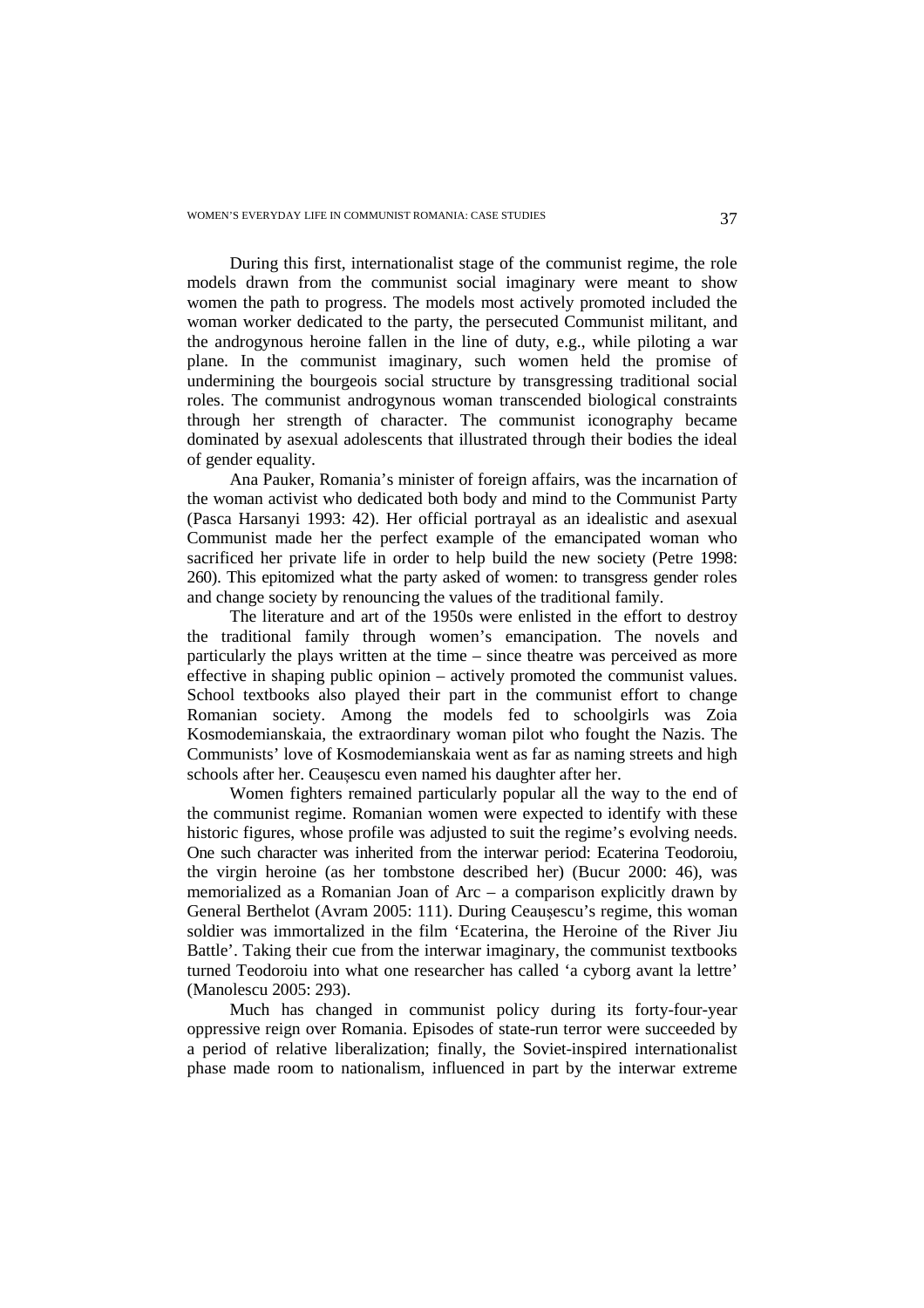right. By the 1960s, as the regime became more nationalist in tone, the earlier proletarian internationalism became obsolete. This shift in ideology and policies had a significant impact on the party's discourse on women: henceforth they would be viewed primarily as mothers.

The transition from the internationalist to the nationalist phase of Romanian communism can be seen clearly in the 1966 anti-abortion legislation. For Romanian women, it marked the moment when they lost to the state the control over their own bodies. This was accompanied by social discrimination: while women were destined to give birth and raise children, the state child-support subsidy was paid to the father (Pasti 2003:110).

During the period of national communism, when the woman-as-mother became the model stressed by party propaganda, the emphasis was not simply on raising exemplary children who as grownups would heroically defend the country, but by giving birth to numerous children, the mother would become herself the heroine. Her courage was shown by bringing into the world the many offspring on which the communist state relied for its advancement. Such heroic women, the mothers of several children, were to receive both praise and material rewards.

Women's daily life was meant to illustrate the achievements of women under the communist regime. However, the propaganda rarely fitted the reality. My paper tries to draw the picture of the real life led by women during communism. It will focus on several aspects of women's daily life such as education, work, family and leisure in order to underline the gains and the losses (in terms of rights and achievements) as perceived by women who experienced communism. Thus, my paper aims on the one hand to underline the difference between propaganda and reality as concerns gender equality, and on the other, to analyze women's perceptions of communism and its gendered policies.

# **Methodology**

 $\overline{a}$ 

My interviews with women from Timișoara, Brașov, Târgu Mureș, Călărași, and Bucharest were conducted between 2015 and 2018. Bucharest is the capital of Romania, while Timișoara, Brașov and Târgu Mureș are major cities. Călărași is rather a small town, an agricultural and commercial hub<sup>3</sup>. Bucharest is a cosmopolitan city, while Timișoara, Brașov and Târgu Mureș are multi-cultural, multi-ethnic towns. All the towns I have chosen as research field were subjected to the same standardisation procedure by the communist regime, being transformed into industrial areas, an objective which brought about a change in the local ethnic composition, customs, traditions, inhabited perimeter.

<sup>3</sup> Before communism, Călărași also used to be a multi-ethnic town.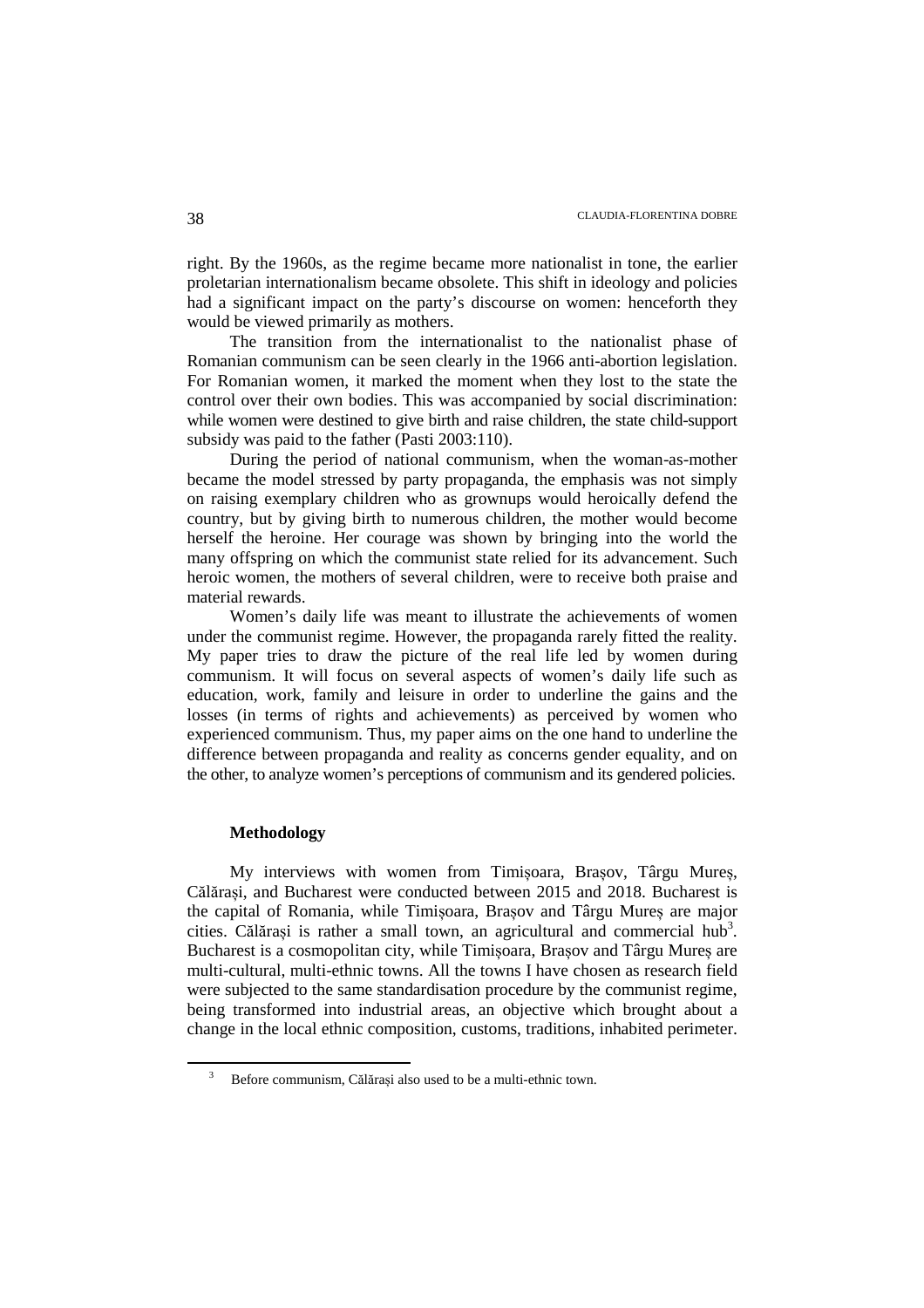Furthermore, the communist project of the standard urban settlement, industrialised and homogenised in terms of space, social life, culture, and human relations left its mark on the daily life of the inhabitants, but also on their perspective on communism.

When I have started my research in the framework of the project 'Regaining the future by rebuilding the past: women's narratives of life during Communism', I was helped to meet women by people knowing my expertise as a researcher in the field of memory studies with a special focus on political persecutions<sup>4</sup>. This has an important impact on my inquiry, as most of the women I have interviewed told me from the very beginning that they did not experience any persecutions and that they are not sure about theirs stories being of any interest! My particular approach to communism and life stories persuaded them, nevertheless, to open up for dialogue and reminisce! Due to my previous research interest, I ended up also interviewing women who were persecuted. Only few of the women whom I have interviewed were members of my family or close friends.

Furthermore, the majority of my interviews are done with women belonging to two cohorts (1939-1949; 1949-1959) and only few of them with women from cohorts 1959-1969 and 1970-1979. As I am born in 1977, we do not share the same experience of communism. I have experienced communism as a child, not even as a teenager! Therefore, women saw in me a researcher and someone that could have been their granddaughter or daughter. They felt the need to take up the role of grandparents/parents wishing to pass on a certain type of experience, but also to explain deeds and attitudes, to dramatize facts and figures, to explain themselves as well as to build through narration a life story of success and fulfilment as mothers and professionals in their respective fields.

The technique used during this research was the interview, based on a flexible questionnaire, flexible in terms of giving preference to dialogue and not to an interrogatory. The questionnaire provided me some points of discussion and not a mandatory plan to be followed. The witnesses had the liberty to present their life during communism according to their own narrative schema.

 $\overline{a}$ 

<sup>4</sup> I have written extensively about women, former political detainees, discourses on communism and political persecutions in my Ph.D. thesis published under the title, *Vies menottées, paroles libérées. Témoignages des anciennes persécutées politiques roumaines,* Editions universitaires européennes, Saarbrücken, 2010 ; "Repression and Resistance. Women Remembering their Daily Life in Romanian Communist Prisons", 2012, in *Martor*, 17: 39-50; "Women Remembering Communism in Romania: Former Political Detainees Perspectives", in Kristina Popova and Nurie Muratova (eds.), 2011, *Women and Minorities Archives: Subjects of Archiving,* vol. 3, Blagoevgrad, pp. 42-58; "Ni héros, ni victime. La mise en patrimoine de la répression et les anciens persécutés politiques roumains", in Vincent Auzas, Bogumil Jewsiewicki (eds.), 2008, *Traumatisme collectif pour patrimoine. Regards sur un mouvement transnational*, Presses de l'Université Laval, Québec, pp. 331- 350, etc.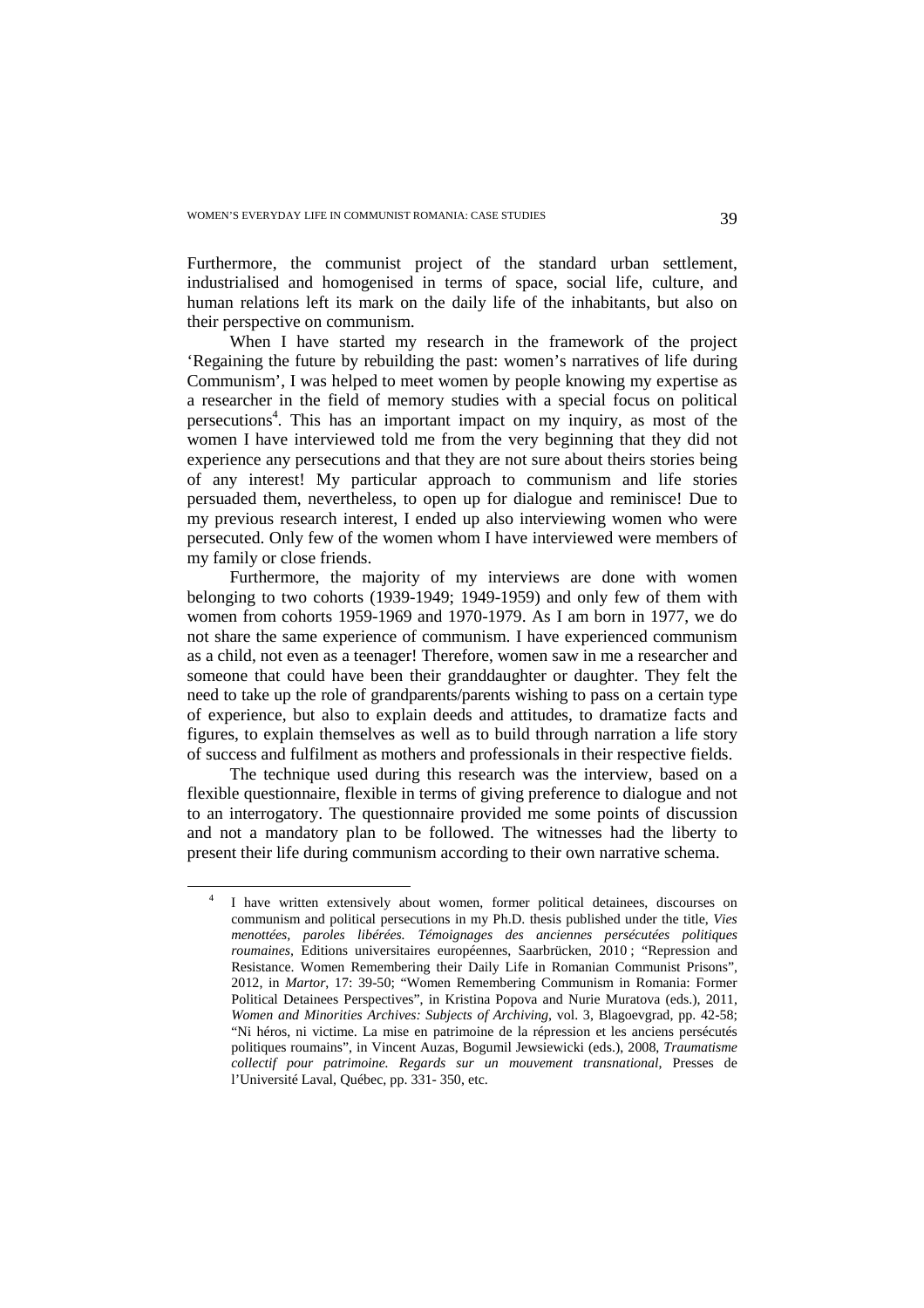# **Daily Life**

Daily life belongs to the private sphere, in which stability, the natural, the familiar, habitual predominate and continuity in experiences, gestures, deeds and actions is preponderant. Daily life is, at the same time, the space in which the manifestations of dominant structures make their presence felt to a lesser degree. It is a place of intimacy which offers (or ought to offer) protection and security.

The communist regime has attempted and has succeeded – for the most part – to invade that space both at a subliminal level, through its ideology, and practically, through its various public policies. Controlling the private life of individuals was part and parcel of the social engineering meant to create the new man, the communist man, a communitarian individual, for whom collective accomplishments ought to have been more important than personal fulfilment. However, despite the attempt by authorities to wholly control the lives of individuals, resistance to domination has been a constant trait of daily life of Romanians throughout communism. During communism, not only double thinking, but also double existence was practiced (Boia 2016: 112), a parallel existence in which even prominent members of the Romanian Communist party found themselves.<sup>5</sup>

Initially, the invasion and control of the private sphere aimed to destroy the old world, the 'bourgeois' world, individualist, concerned with intimacy and focused on the needs of the individual. Annihilating it meant extracting individuals from their secure and familiar environment and throwing them into the unknown. The unknown could mean requisitioning a part of the family's residence, meaning that the family would be forced to share, depending on the size of the house, their intimate space with complete strangers, sometimes of outright dubious background; it could mean complete confiscation of the home, the owners being forced to find a new space to live in, most often in a limited amount of time (hours or days); it could mean deportation or, in the most unfortunate of cases, incarceration (Dobre 2018: 263).

Later, the meddling in the sphere of private life took on a tragic turn when the regime introduced legislation regarding reproduction. Decrees no. 770/1966, 53/1972, 411/1985, which outlawed abortions, with certain exceptions, as well as the measures to enforce said decrees have led to an increased presence of the political in the personal life of individuals, which spurred an even greater resistance in the private sphere against the domination imposed by the communist regime, sometimes with tragic consequences.

l

<sup>5</sup> Ceaușescu himself buried his parents according to Christian ritual, while most members of the nomenclature and party members continued to baptize their children, marry in Church, etc.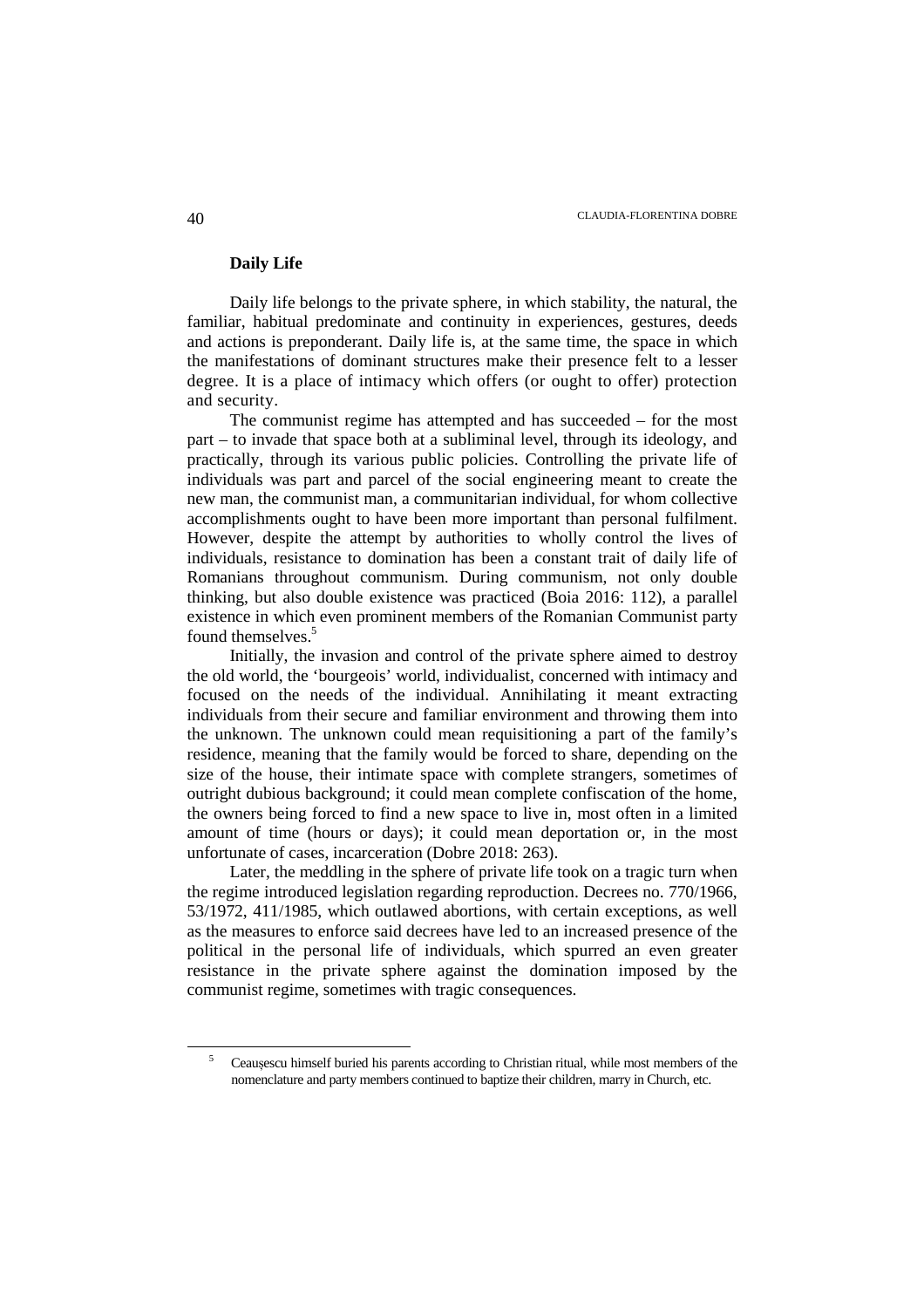The everyday life of women I have interviewed was focused primarily on their family, on the education of their children, on their work, and sometimes on leisure (as a means to meet friends and family). Analysing the interviews of my informants, I can argue that women took refuge in the household, in caring for their beloved one, in educating children. The private life gave them the stability, the comfort, and the satisfaction they could not achieve in the public sphere (despite the propaganda which advertised the opposite).

## **Family Life**

Family was the center of all my informants' life. Parents were very much concerned with the education of their children. Traditions were kept, despite the difficulties while parties were held in order to celebrate religious holydays, birthdays or other family events or simply to meet friends. In the '80s, family represented also a means of survival, the members of the family contributing to the well-being of the household by queuing when necessary or visiting relatives in the countryside in order to receive food as an exchange for services or goods.

When speaking about women from the older generation, that is, the generation of their mothers, the interviewees informed me that, in most cases, they had attended high school or even university and had began their career before marriage. Nevertheless, in many cases they gave up work in order to dedicate their lives to raising their children and taking care of the family.

"My father came from a peasant family, he had healthy origins, and he was a railway technician. My mother came from a middle class family, she was actually an orphan raised by a rather wealthy family, my grandmother told me stories about her travels through Europe, to Paris, London, and I enjoyed imagining all those cities described by granny. My mother had to give up work in order to take care of me. … As my father earned a lot of money and my mother was a good housekeeper, we lived rather well. But I guess, my mother made a sacrifice to give up work"<sup>6</sup>, recalls a woman from Brașov.

"I have always appreciated my mother who left her job in order to educate us", told me a lady from Brasov. "My mother attended the Commercial school in Braşov but had to give up work to take care of me… she could speak English and German and encouraged me to do the same", told me another.

Women of modest backgrounds had to work to support their family: "Grandma was a peasant and worked a lot. My mother was at school, she was the youngest, but she did not finish  $8<sup>th</sup>$  grade because she came to Bucharest and got a job at the factory. She already had a sister, 10 years older than her, who was living in Bucharest, married to a German glassmaker. They had a house and

 $\overline{a}$ 

<sup>6</sup> The interviews were translated by the author.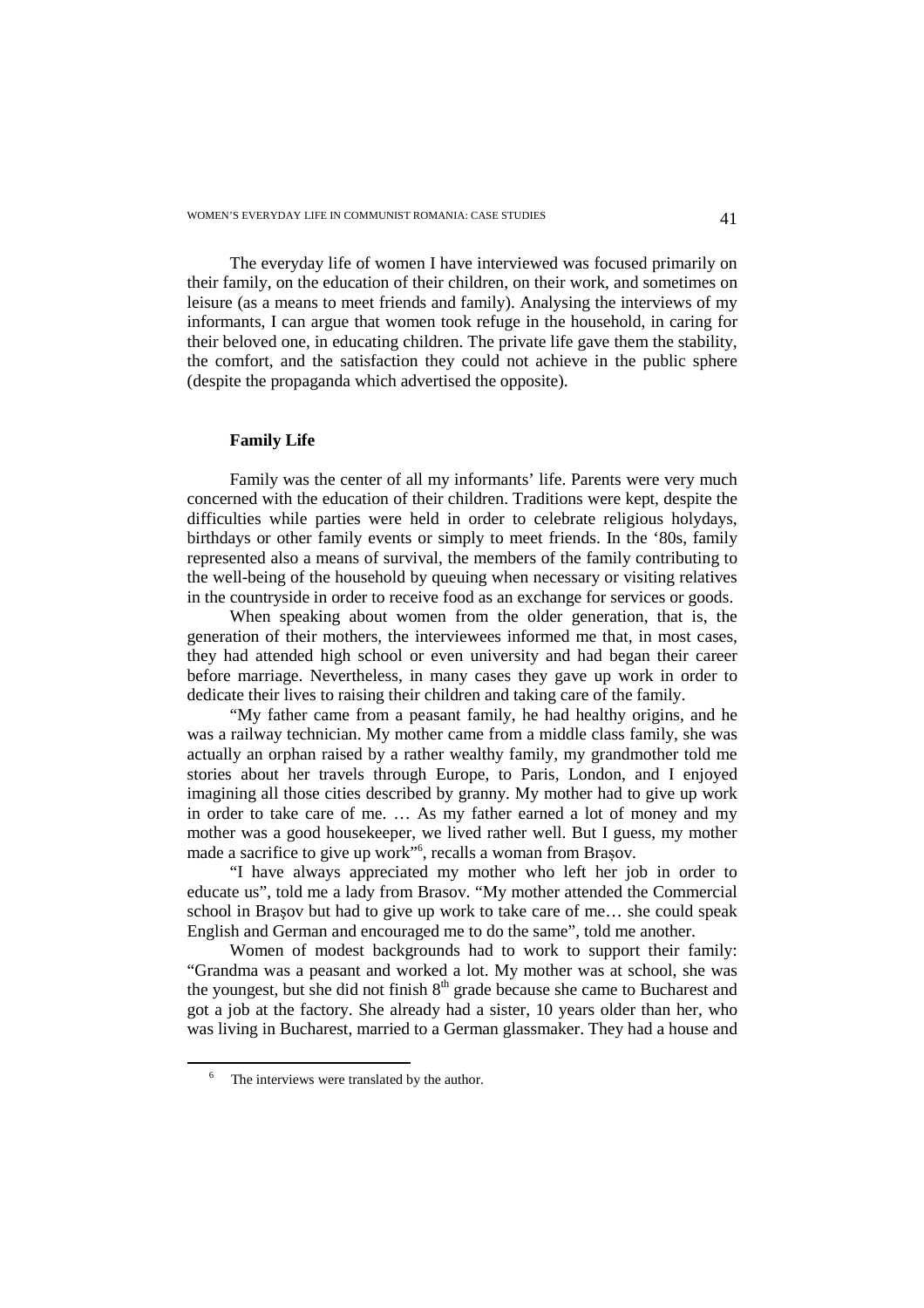my mother came and stayed with them. … For my mother the radical change was the transition from village to town. From the work on the field to the city life. In the city, it was at the beginning of communism, she did a lot of voluntary work, she worked in night shifts, and she still had to take care of her three children".

Despite the hard work, families still enjoyed reunions, celebrations and holydays: "We had a lot of family reunions, but we always talked about the happy times and never recollect bad situations. We enjoyed life, we amused ourselves without looking back", added another lady.

The religious holydays were kept in all families, despite the attempts of the regime to hinder such celebrations: "We celebrated the main religious holydays, Easter, Christmas. We were not afraid to go to church. … Anyhow, nobody could say anything, especially during Christmas because it was my birthday, therefore, we always had parties. We pretended that we celebrated my birthday. Even when my pupils sang carols, we assumed that it was for my birthday. … As my father was a teacher, and I was a teacher too, we had another tradition in our family, at the end of the school year, the pupils came to our door and sang to us *Gaudeamus igitur*, it was a tradition among pupils from Şaguna High School", told me a lady from Brașov.

"We celebrated Christmas or Easter in a religious manner. We used to have a tall Christmas tree and Santa Claus used to come every year during my childhood. When 'Moș Gerilă' was invented, we adopted him as well. So, we welcomed Santa Claus on Christmas Eve and Moș Gerilă on New Year's Eve. It was another opportunity to give and receive gifts", told me another lady. "I used to take my pupils to the Easter service, I had never feared or experienced any inconvenience", she added.

Some inconvenient situations occurred when the family was involved in politics. "I could never marry in the church because my father-in-law was an important local party leader and we couldn't go to church. I had to baptize my son in hiding, not to be noticed at the church", a lady told me.

Another inconvenience arose from having friends living abroad or foreign friends, as one lady told me: "In 1988, we organized a New Year's Eve party here, in the living room. With a friend from Italy, one from Syria, a Turkish woman. I told this guy coming from Italy: 'Leave your car in Colentina and walk the rest of the way. I do not what people from my block to see your car with Italian plates. ... We were afraid that someone could denounce you".

A few women believed that communism had a positive impact on their family: "If communism had not arrived in Romania, I think that my family would never have existed. My parents belonged to different classes, my father was from a poor family, from a remote village, while my mother from a wealth family living in Bucharest. They would have never been meant to meet if the communism had not appeared in our country, the communism demolished the social statuses and brought equality at a lower level. I mean it!".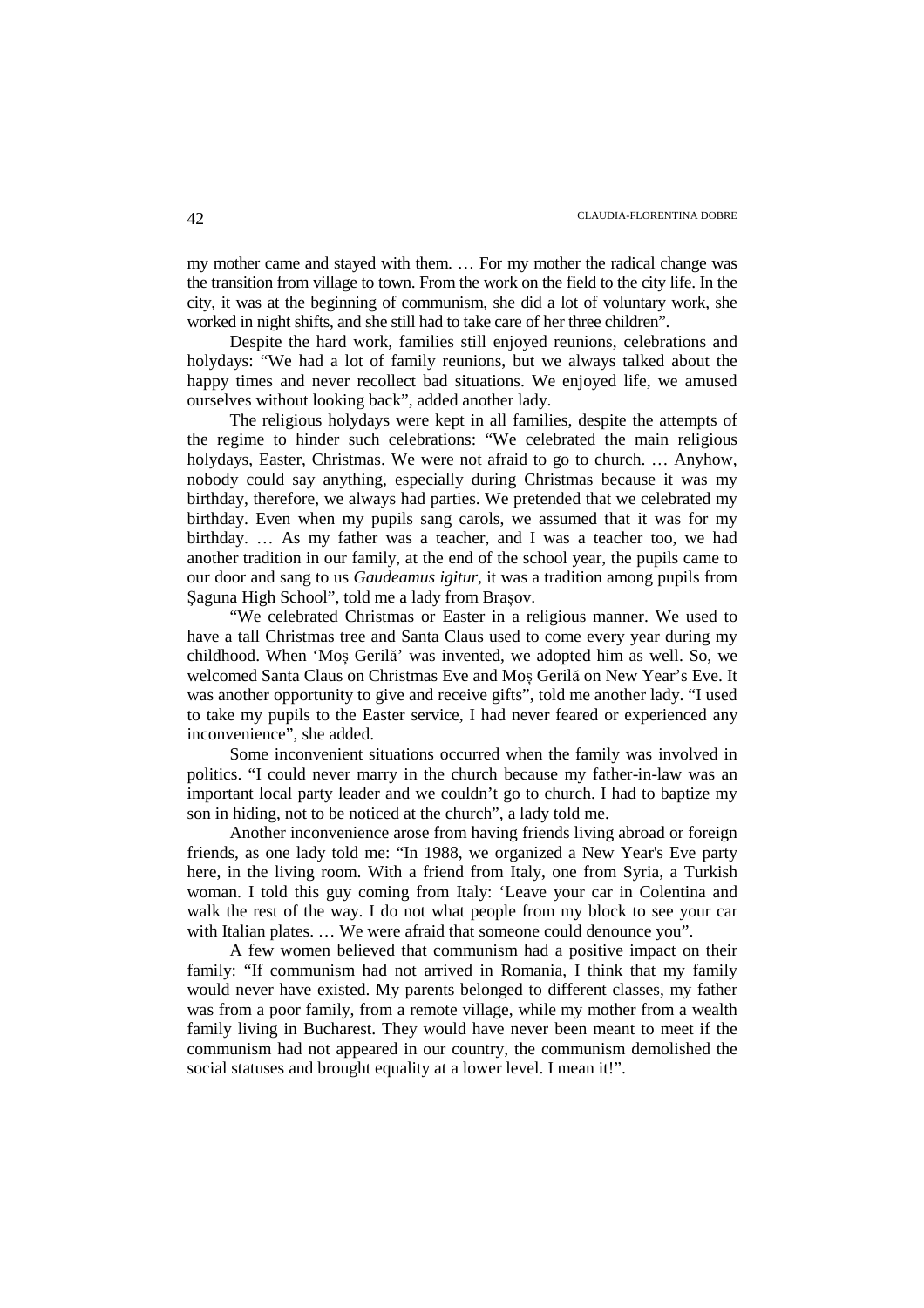Some other women were born due to the communist policies, namely the anti-abortion law of 1966. "There were many unwanted children and I was an unwanted child myself. My parents had told me openly that they did not want children anymore. They already had two, a girl and a boy. My mother was at a doctor she knew and asked him: 'Doctor, I have two at home, I do not want another anymore.' And the doctor said to her: 'Do not be stupid, I had two children and one died while the other has gone abroad and now I am alone.' My mother listened to the doctor and so I came up. I did not bring much trouble, because they were accustomed to having many children in the family".

After 1966, when the anti-abortion law was passed, family life changed in many cases. Women were traumatized by the lack of contraceptive methods, by the fear of having an unwanted baby, by the possibility of going to prison (if they were caught having an illegal abortion) and so on. Still, in the discourse of my informants, abortion is a topic about which they prefer to remain silent. Only two women I have interviewed told me about that. The first one is a family friend, whom I have known my entire life, and the other was too young to have an abortion, therefore, she felt at ease to discuss the topic.

This lady friend told me: "Aside the '80's, this is the thing I will not forgive to communism. I had two abortions. I was between freedom and jail. I did it only with the aid of physicians, because my husband did not allow me to interrupt the pregnancy in bizarre conditions. I cannot express the fear, the emotion and the despair I have experienced. Women were desperate, so they did everything, that's why they died. You cannot force someone to make a baby, especially when you do not give them contraceptive methods. So many women died. … There were girls who died of illegal abortions, of septicemia. You had to find physicians risking their freedom, and they were also very expensive. Few people could afford to pay. Do you know how much they cost? 5000 lei for an abortion. It was more money than a normal salary. To find a physician willing to take the risk for you. … My mother-in-law talked to a colleague, who spoke to the physician. Everything was like a play so that the neighbors or others could not know. It could not be done at the hospital, they did it in a home, at your place or elsewhere. The physician took the forceps from a hospital. When he unwrapped a forceps kit for a legal abortion, he wiped another off. The kits were sealed after cleaning. There were several forceps in a kit. The prosecutor came in when the kit was opened. Usually, the physician only used one or two, and the others were used for clandestine operations. I had to do this. I went to the house, it does not matter where it was, with a bouquet of flowers, as the neighbors knew that there was a gynecologist there, and I was a foreign figure, and I could look suspicious to them. I was going with a bunch of flowers as if I was visiting. He welcome me and everything happened quickly. On a bed with minimal anesthesia and at the highest speed. When it was over, knock-knock at the door. Do you realize what we felt then? I felt like I was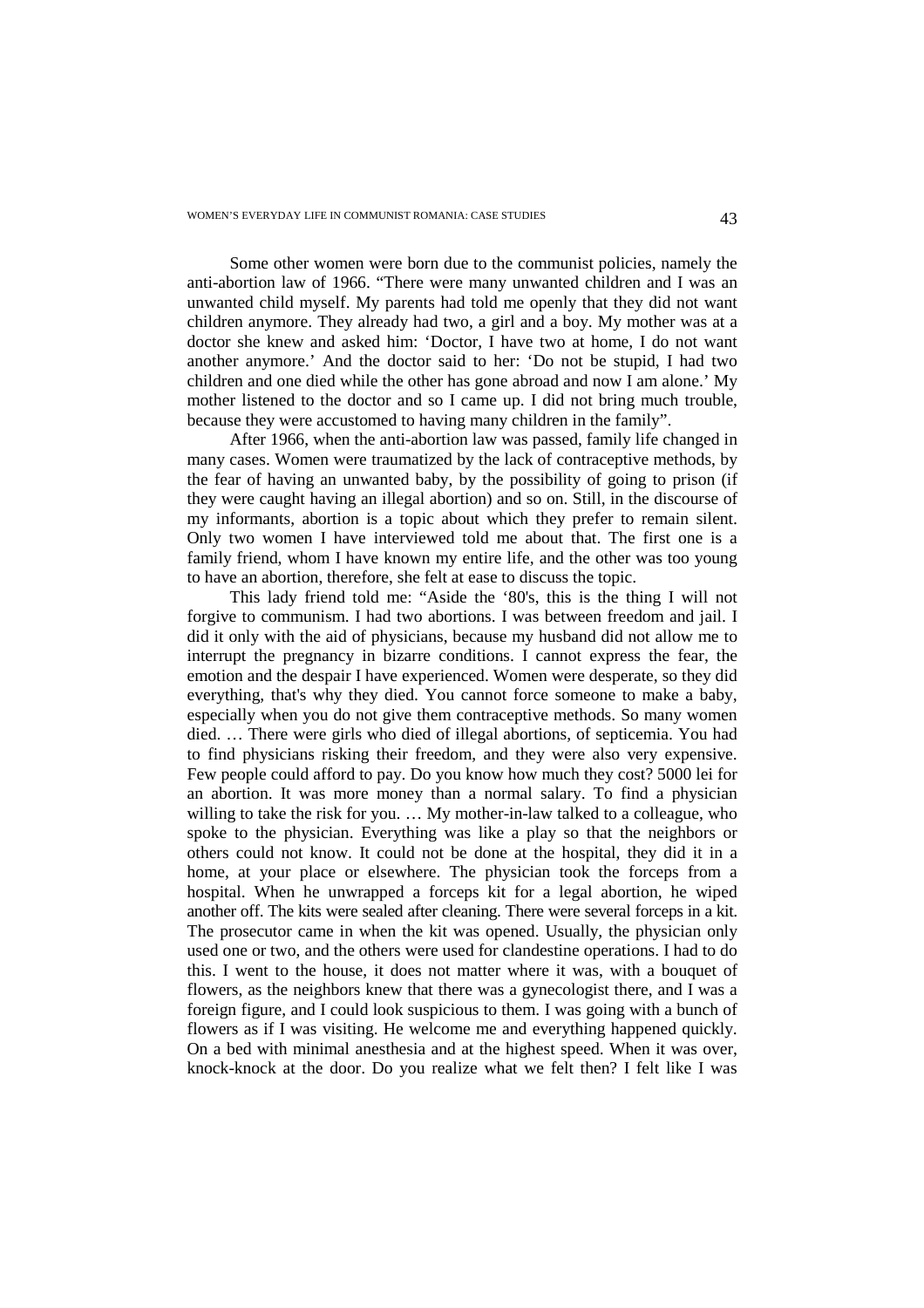dying! Quickly, get dressed, the coffee was ready, and when the neighbor came in, we had coffee. After that, I had to go on foot to take a taxi and not to order it. The physician usually came home with his hands in his pockets. Another person brought the kit. It was a total conspiracy. These things are not forgotten. The woman from this point of view was oppressed and it was not worth it. You cannot force someone to have kids when you want and how many you want. There are also accidents. Leave the man, the woman to decide. From the point of view of a woman, of our conjugal life, of sex, it was horrible! People did not have sex anymore, they had problems in the family because of that. I was obsessed, I did not enjoy it. I also took some contraceptives. Being an educated woman, and because my husband was a pharmacist, I realized a month later that there were not good for me. It was like this at that time. Someone brought contraceptives from Yugoslavia and women took them. People did not know what else to do. It was a psychosis, the psychosis of being pregnant".

The other shared with me what she had seen or heard as a witness of that period: "We had a neighbor on our street who died from an abortion. Everyone knew that. And I've heard of many other cases. Before 1989, when I was working at the factory, I saw how women, my colleagues, were taken to the gynecologist to check if they were pregnant. They did not take me because I was not married. But I paid the 1% celibacy fee, I think it was introduced after 18 years old or after 20. If you did not have children you had to pay. … My sister made an abortion and she regretted it afterwards. She already had a baby and wanted to wait so she did an illegal abortion. Due to this abortion, later on, when she wanted to make more children, she could not have anymore. I do not know how it happened, because she did it clandestinely and neither her nor my mother would talk about this. There was nothing to talk about. No one was proud of this thing, and they did not speak after 1990. I also remember a few small talks at the factory, my colleagues complained about the lack of any contraceptive. I remember a colleague who had a husband who did not understand her at all and always wanted sex. And he beat her and she was having abortions all the time. … I had a school colleague who was a nurse and she was forced to call the Police to announce when someone had an abortion, even if it was a spontaneous abortion. An investigation was made and if you were still alive, they investigated what had happened and you had to say the name of the one who helped you to cause the abortion. I heard all sorts of stories about the methods of getting rid of an unwanted pregnancy: with a needle or a fork, drinking tea made of oleander which was poisonous in large quantities. Fortunately, I do not know much because I did not pay much attention to the topic".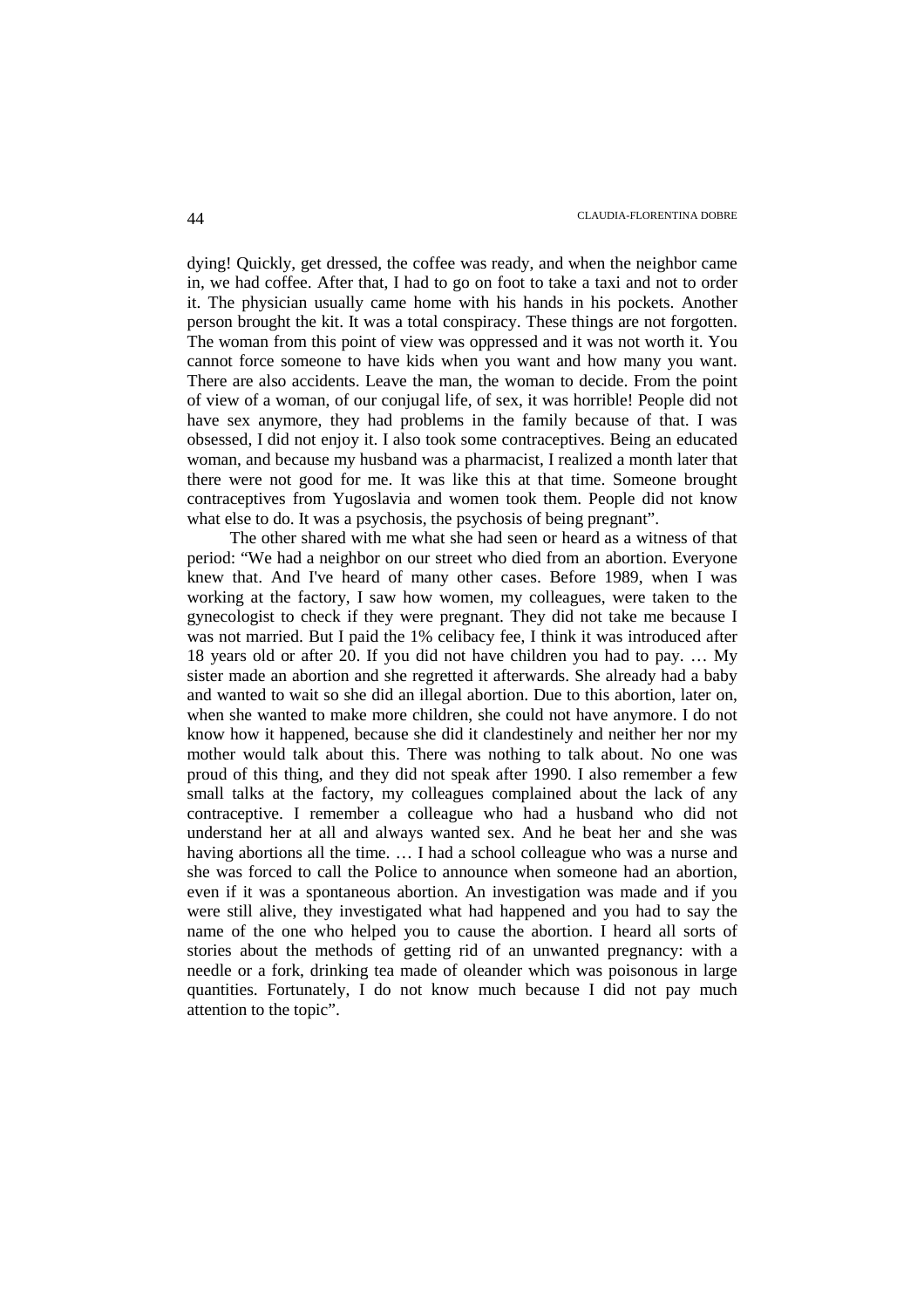## **Education and Work**

Empowerment of women during communism was made mostly through education. Education was free and compulsory until the age of 16. University was also free, but difficult admission exams had to be passed in order to become a student. As in other cases, although communists encouraged people to attend university, the very nature of the system which accepted a fixed number of students each year according to the needs of the production plans, limited the possibility of young people to follow their educational dreams. In the 1950s, another inconvenient criterion was added to the production needs, the so-called 'healthy origin'. In order to be accepted as a candidate for university, a young person had to belong to a family of poor origins. People from persecuted families had no chance to attend university until the beginning of the 1960s.

My interviewees attended at least high school, most of them graduating from universities. They were encouraged by their parents, but also by their teachers to learn, to pass exams and to work. All of them worked during communism and, depending on their age, after the fall of communism.

"I learnt foreign languages... and from the very beginning I knew what I wanted to do, namely to become a teacher … I think it was my mother's idea to guide me in order to have a career as a teacher", she added.

Work was seen as the main value through which communism was built in Romania. Women and men alike were educated for work. Having a career was not a goal per se, but a means to help the industrial production or to fulfill the needs of the communist society. Having a job and working hard were the main goals and not achieving prestige for oneself or to earn money and becoming a self-made woman/man.

Women at work was a strong communist slogan. However, despite the propaganda, women were encouraged to work as teachers, nurses, physicians and they were almost absent in some fields as 'the railway domain', as I could find out from one of my informants: "The high school where I used to teach prepared railways technicians, they were only men in 1975 when I started my work, and the school was like a military camp. [...] Later on, there appeared some girls, especially in telecommunications domain, but very few".

Most of the women I have interviewed were teachers for elementary or secondary school. Being a teacher, especially in the humanities, was not an easy task. The textbooks were highly ideologized, which demanded a lot of efforts from the teacher in order to attract pupils to learn, as one of my witnesses told me: "At work, we cooperated well and we supported each other. … Unfortunately, as an English teacher, I had to deal with the awful textbooks and the lack of interest of my pupils in learning this language they did not need to speak. But I used to attract them through music. I made them listen to American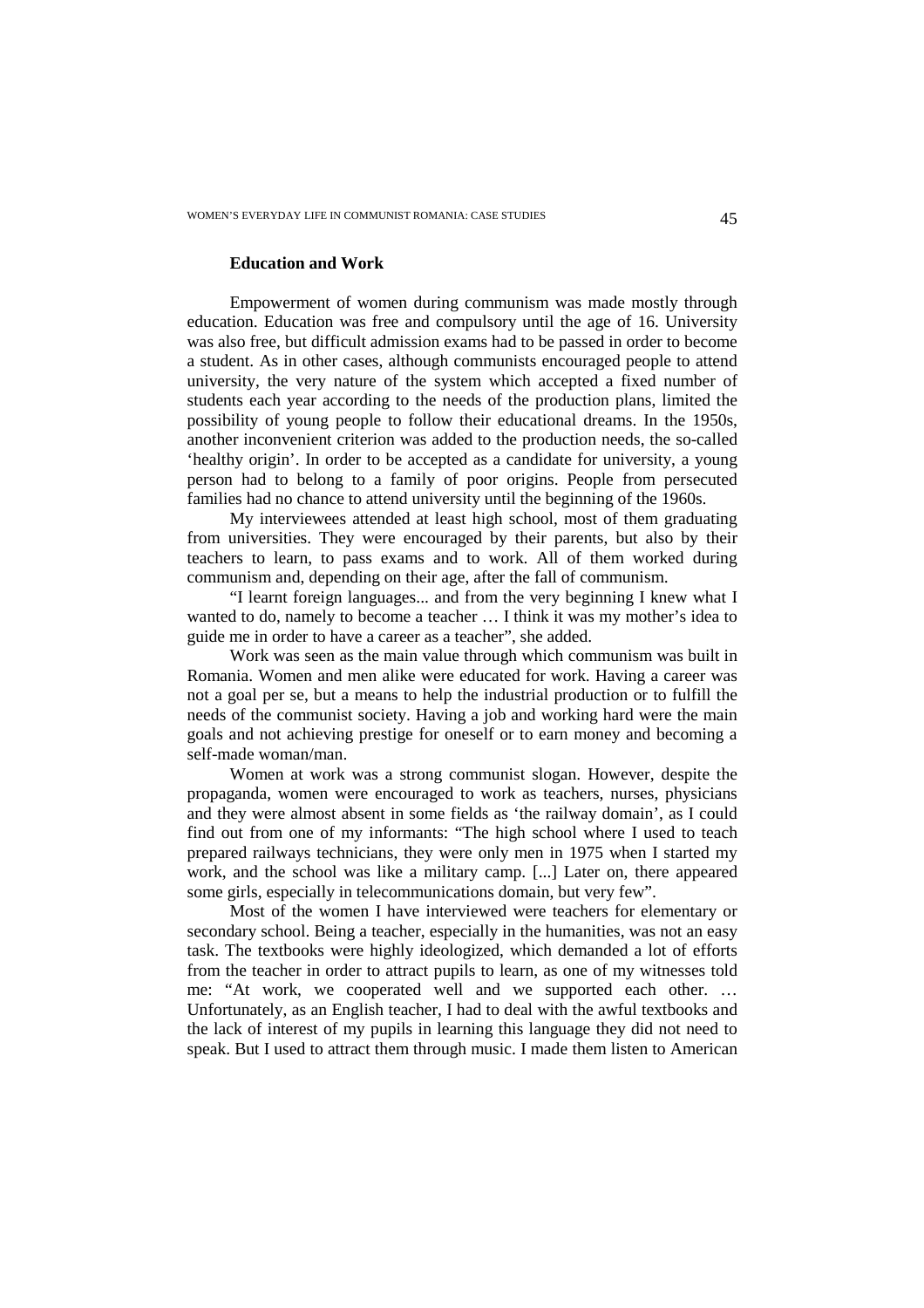and British songs and to translate the lyrics together and thus to interest them in learning the language", she added.

Difficulties were faced by women from other domains, too. A woman who was an assistant pharmacist told me: "I was tired especially after a night shift. I also had many worries and fears. I was afraid because the pharmacy had a collective management, and there worked some people who were in the habit of stealing. We shared collective responsibility for the money and I had to pay two times from my own pocket when some money was missing, even though I had not taken a penny. When we returned to Călăraşi, for the night shift, we were terribly tortured by the Communist mayor, who had the idea that we had to stay in the pharmacy to be seen by the people. I lived much better after 1990 at the hospital pharmacy, where there was a room to rest. I had many fears during communism, some people became violent if they did not find any medicine for the child, although it was not our fault".

Salaries during communism were fairly good for the needs of those times, when there were few consumer goods to buy and not much else to do with money. "I had a good salary as a teacher. I could afford to buy things and to go on vacation. I even went to Czechoslovakia and Russia", one woman told me.

# **Living Conditions and Leisure**

Living conditions were rather difficult during the first communist decade, improved in the '60s and became extremely difficult in the '80s. In the '50s, the locative issues were the most bothering for families. Most of my informants lived with their family in small apartments while they were children and teenagers, and sometimes the whole family shared a single room. "Our living conditions were awful until 1960, when my parents bought an apartment after selling my grandparents' house," remembered a lady from Brașov.

Another woman from Bucharest remembers that: "I had a beautiful but rather hard childhood in the sense that my parents were modest and the material conditions were precarious. For example, up to the age of 4, I lived with my parents in the same room, the room being inside a cellar. So it was pretty hard, but then it was better, my dad being a hard-working craftsman, eventually we could afford to move in a two-room rented apartment, the parents' room serving as living room and I had my own room where I was washing myself, and a kitchen. I was sleeping on a couch".

Living conditions improved in the '60s and early '70s only to become worse in the '80s. "I had the opportunity to experience the good times, at the beginning of the '70s, when I could go to the grocery shop and buy cheese or chocolate. I experienced also, the notorious queues in the late '80s. I remember and I will never forget that once I stayed in line for hours in order to buy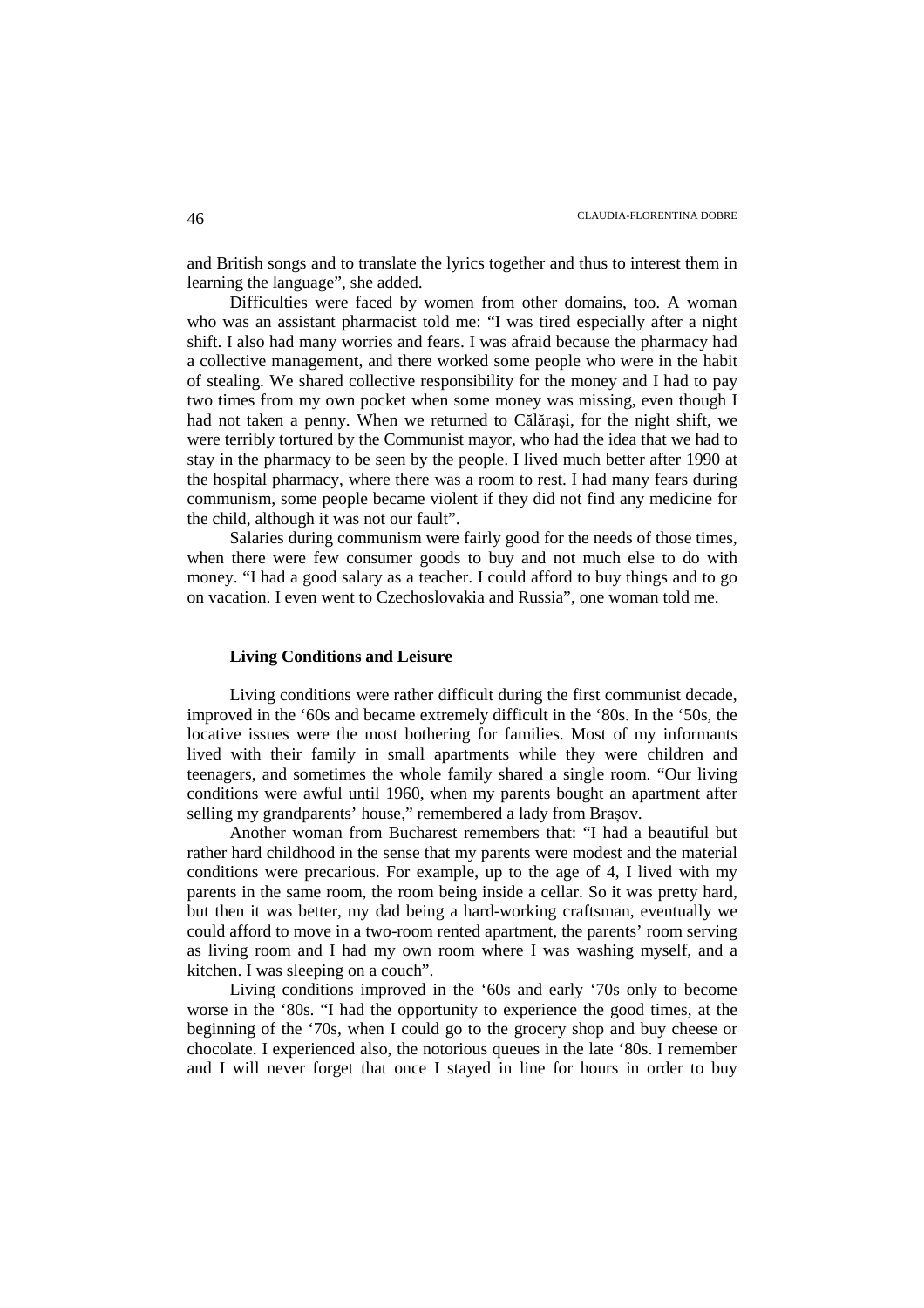something. I did not know what they were selling there but I stayed in line. When my turn came they gave me the skeleton of two chickens, the notorious 'Frații Petreuș'<sup>7</sup>. The chickens were so horrible to look at that I got sick and I said to my mother at home that I prefer to die than to eat that chicken", a lady from Bucharest told me.

Another one confessed to me that "in the late '80s, I was a teenager and I was interested in fashion. Therefore, I used to stay in line to buy clothes. Once I stayed in line to buy bras, I did not care about size or anything else. I was happy that I could buy such an item. Another time, I queued for some shoes which eventually fit me well and so I was able to wear them for a long time. They were usually advertised by the saleswomen as having been produced for export, but refused before shipping for various reasons. For us, this was a guarantee of a high quality".

The daily life of the women I have interviewed was difficult, despite the regime's propaganda. "What did they mean by 'equality'?! What conditions did we, the women, enjoy? When my sister wrote me [from Italy] that she put the laundry in the washing machine and left for school, I thought it was a figure of speech. In our community, we had a joke, that we had TROCADERO washing machines: you just took any old trough [in Romanian, '*troacă*'], adding detergent [in Romanian, '*dero*'] and the Party's programme. Did anyone get recognition for his merits? Very few people did. The first thing that mattered was to have a clean record... Those who worked at the butchery were well off, because they could steal meat!".

During communism, daily life was guided by the work schedule. "You know, we were pretty limited: we went to work, came home, took care of the kids, the TV program lasted only 2 hours and at 10 we went to bed," told me one lady. "I have learned the respect for others' work. My father had to work hard and my mother tried to keep a balanced family life", told me another.

Still, as many people during communism in Romania, most of my respondents enjoyed family vacations at the seaside or at the mountains: "We went each summer to the seaside, but my family could not afford a hotel room, therefore we were camping each time. We, the children, could not care less: we swam and played all day long".

These vacations were rather modest, but pleasant: "I did not really have holidays, I went mostly to my aunts in the countryside. We went into summer camps, on trips, but we were rather modest and most of the vacation I spent playing in the street with my friends".

l

<sup>7</sup> This was a running joke during communist times. Fraţii Petreuș, 'the Petreus Brothers', were two popular folk singers, who always appeared together on stage. Because they were very thin, this invited the comparison with the two skeletal chickens that were sold together in the same packaging.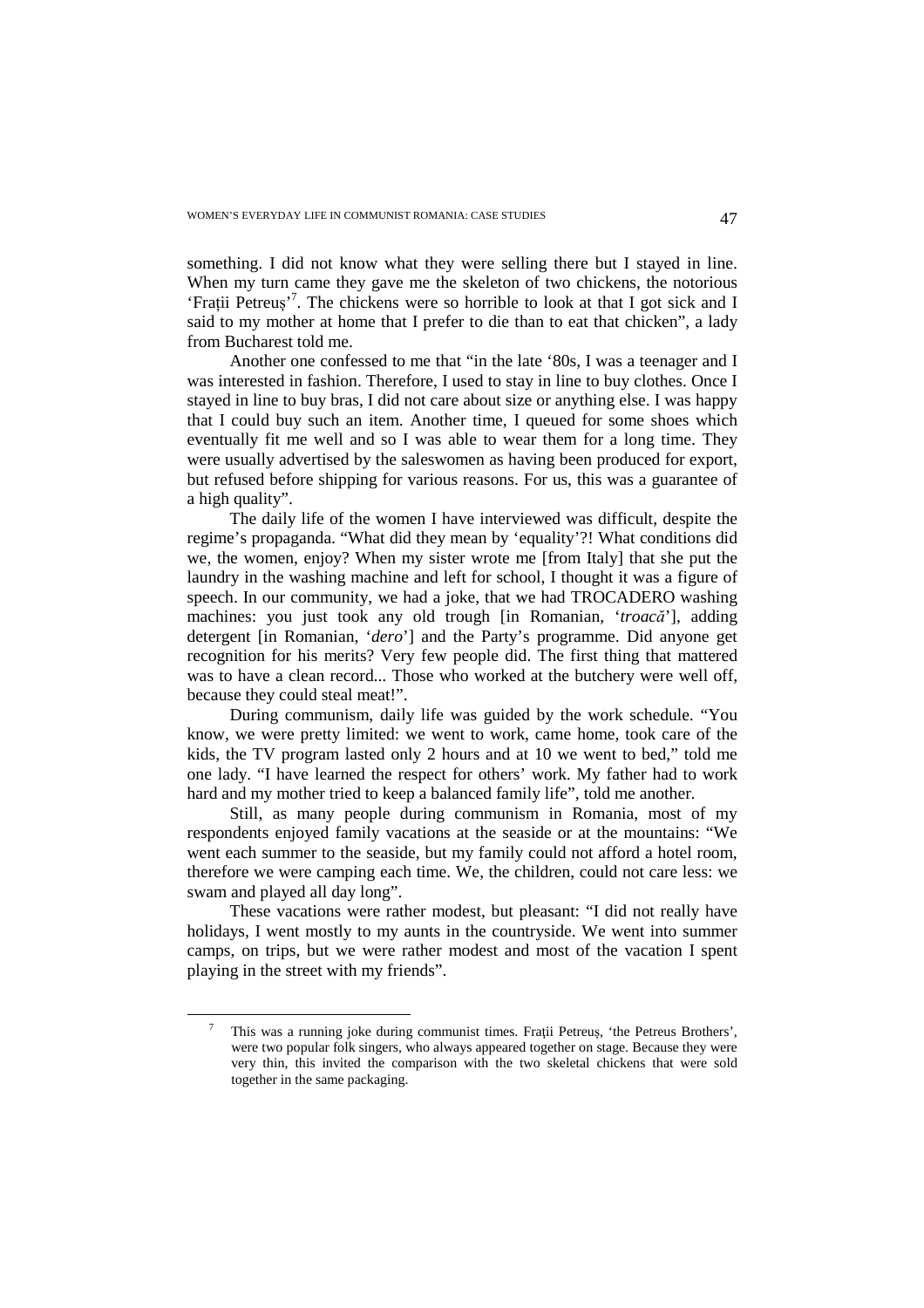For another woman, going on vacation with her friends was the only escape from the burden of communism: "On Saturdays and Sundays, we were privileged to have our group of friends to meet, to go to the mountains. By the end of the communism we watched a movie on a VCR, especially in the evening. But otherwise, you did not have much to do. We went to the theater, to the Opera. We did not have any information. If you had friends going abroad, I had a friend whose husband worked abroad and brought us magazines like Paris Match, about fashion. When he returned home, we gathered there to browse the magazines, to read. We did not know anything".

### **Political and Social Activities**

Communism attempted to intrude in the daily life of women not only through their demographic policies, but also by imposing mandatory activities to people beside their regular work activities. The 'voluntary' work was everything but voluntary! Constantly women, men and children were summoned to take part in some kind of civic activities like cleaning the streets, picking fruits or medicinal herbs, to parades and all sorts of meetings.

"I have participated in all 'civic' activities of the time. It was mandatory to collect a lot of stuff for recycling… I had to join my pupils during the mandatory labor period in the fields of our region, we worked until the snow was falling", recalls one of my interviewees. Another remembers that: "… as part of our civic involvement, we had to sweep the streets".

Some others recall the exhausting days of preparing parades: "we stayed in the school courtyard or on a stadium for hours, under the summer heat, in order to repeat the moves. Boys were the happiest, they could admire the girls in short skirts moving around".

Many of the women I have interviewed were members of the Romanian Communist Party (PCR) and that hindered them afterwards from getting involved in politics: "Because I had been a member of PCR, I did not want to hear about politics after the fall of this regime. I stayed away of politics".

Some of them refused to join the Communist Party, which seems to have a great impact on their career: "I did not join the party, my father also refused, we were not interested in politics in our family. My father was punished for his refusal and he lost the opportunity to advance in his career".

A few women whose families were persecuted or who experienced persecution themselves, got involved in political activities in the post-communist period: "After 1989, I became civically involved, by joining the Civic Alliance and later politically involved, when this NGO turned into a political party. I was disappointed with those who had to change things for the better in Romania. I gave up any political involvement and I took refuge in religion", a lady declared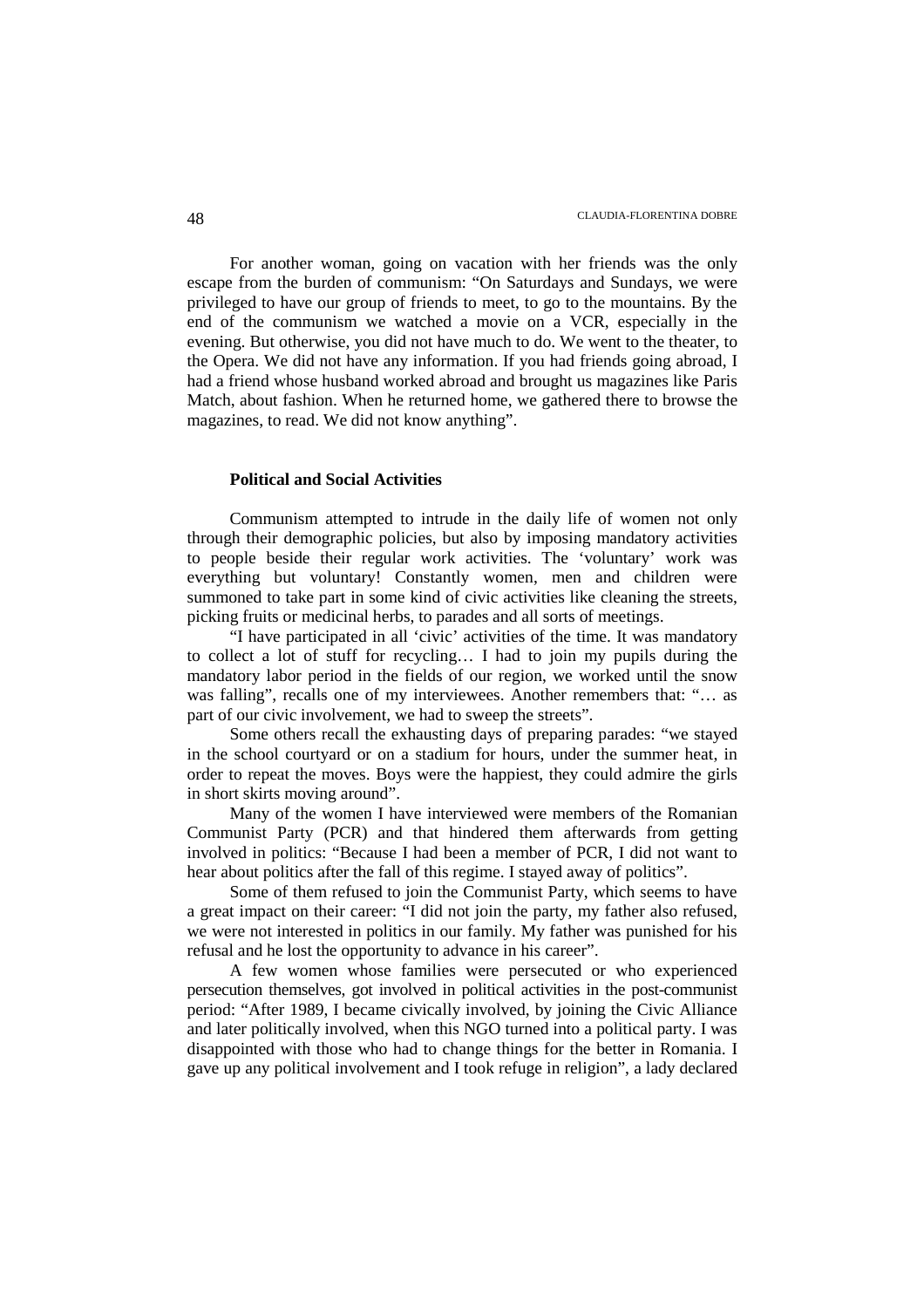proudly. "I converted to Greek Catholicism, because these poor souls are always being persecuted", she added sadly.

## **Conclusions**

l

Analysing the life stories of my informants, I came to the conclusion that the main discourse difference concerning everyday life was between highly and less educated women. Highly educated women narrate their lives during communism in a logical and clear manner. Although paying attention to the main topics of my research, their life-stories focused on their fulfilment as daughters, mothers and eventually professionals. For women of modest origin or for peasant women with limited education, the main discourse concern was their family, or their family's losses or gains during communism.

Differences occurred also between age cohorts, but mostly in terms of experiences and not necessary in terms of values and feelings. These differences were due to the situation of the country, to the evolution of Romanian communism, to their family status and so on. In the '50s, the consequences of WWII and of the instauration of the communist regime in Romania left their marks on people's lives. The exploitation of Romania's economic resources in the name of the war debt imposed by the Soviet Union brought severe living conditions in the late '40s and beginning of the '50s. In the late '50s and especially in the '60s and early '70s, the life of people improved, but started to deteriorate again in the beginning of '80s, when Ceaușescu had the preposterous idea of paying back Romania's foreign debt in a very short time span. Drastic savings were enforced in all fields. Consumption was controlled and rationalized by the State Party<sup>8</sup>. In March 1989, the country's foreign debt was finally paid back, but the Romanians barely survived.

The abortion ban, as well as the pressure from increasing propaganda also impacted women's lives. The quest for Western products, the desire to go into exile, the constant surveillance by the notorious Securitate influenced people's lives, but also the discourse of my women informants. Being a mature woman, a young woman, a teenager or a child meant different life experiences in terms of education, fashion, sexual life and so on.

Some women consider that their hard work enabled them to achieve everything in life during communism and afterwards. They estimate that communism gave women some opportunities, but it was them who transformed these opportunities into successful stories.

<sup>8</sup> I speak of a "State Party" to underline the confiscation of the State by the Romanian Communist party.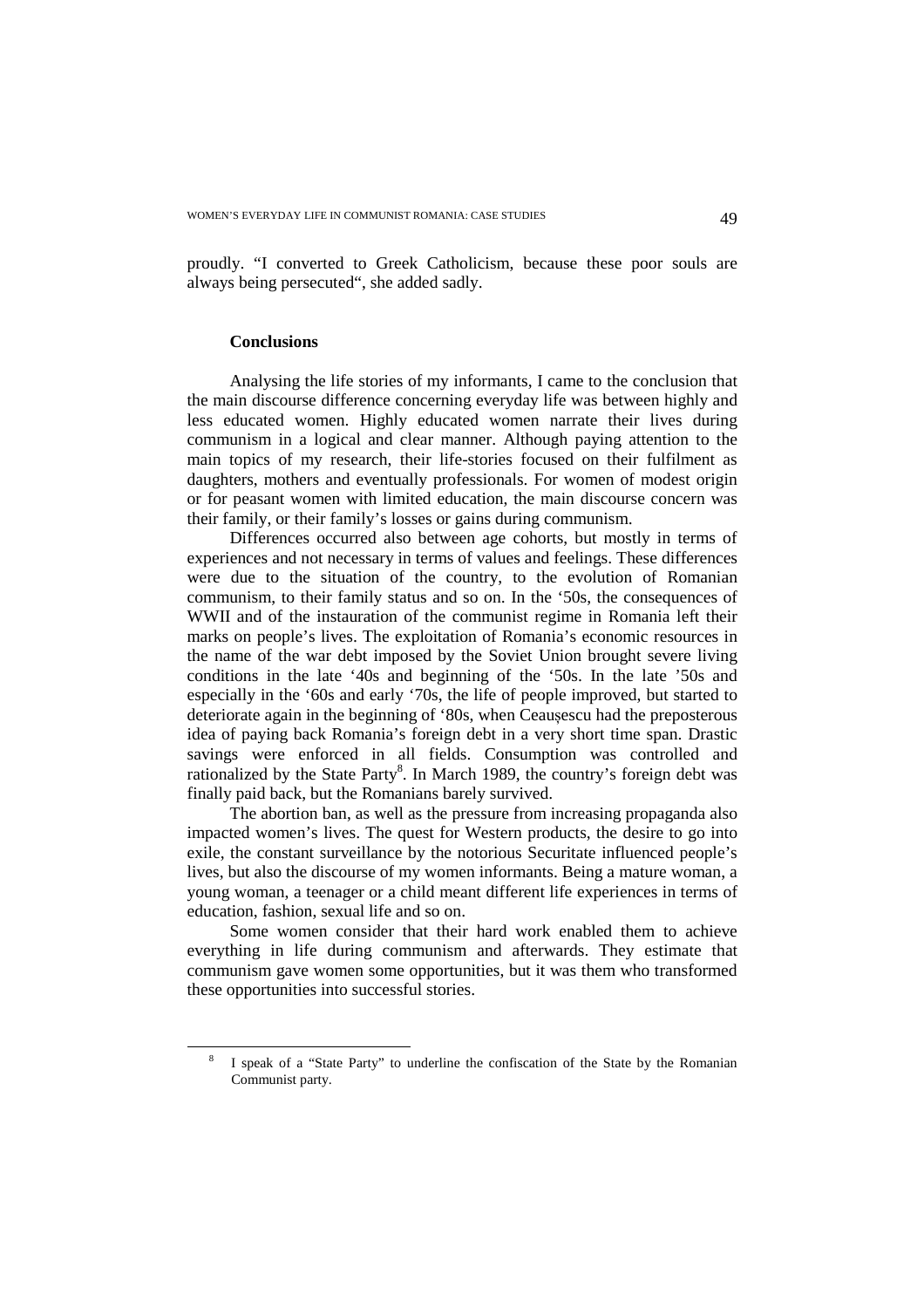Analyzing the collected interviews, I can infer that: in terms of personal experience, women describe communism as rather a good period in their lives in the 1960s, but a dark epoch in 1980s. Their stories define at a "formal" level communism as repressive, and, at the same time, depict the entire period in a nostalgic tone, whose narration is made up of benchmarks defining success in life despite the difficulties encountered and successfully overcome.

Despite the recollections of the harsh conditions of the 1980s, it seems that the image of communism these persons transmitted to their offspring is rather positive. This can explain why in the last years we have witnessed the rise of a new type of nostalgia, one which aligns itself with a post-memorial trend. Many young people born in or around December 1989 express their appreciation for Communism in the public space. A poll among young people showed in 2010 that 38% of them considered Communism to have been a better or far better period than the present (Bădescu *et alii* 2010: 65). This attitude assesses the importance of "communicative memory" (in the sense of Assmann 2010) in passing on perceptions of the past.

To summarize broadly, ordinary women's opinion of communism is that this regime was both good and bad. It was good because women did not encounter barriers in choosing their educational curricula, their pay was equal to that of men, and they had access to goods and services without gender discrimination. It was bad because on the level of mentalities, they faced gender discrimination as traditional gender-role mentality still prevailed in society and among the members of the communist party and *nomenklatura*, and, in the '80s because of anti-abortion laws and of poor living conditions.

I may conclude that my interviews illustrate the ambiguity of any discourse on the communist period in Romania. An ambiguity derived from a dichotomy experienced by the entire society. On the one hand, people lived their lives trying to act normally and to give a sense of normality to their deeds, attitudes, habits, etc., and, on the other, they had to adapt to a regime out of normality, in which arbitrariness, controlling, repression, anxiety were dominant features.

#### **BIBLIOGRAPHY**

Assmann, J., 2010, "Communicative and Cultural Memory", in A. Erll, A. Nunning (eds.), *A Companion to Cultural Memory Studies*, Berlin-New York, De Gruyter, pp. 110-120.

Avram, A., 2005, *Femei celebre din România* [*Romania's famous women*], Bucureşti, Editura All. Bădescu, G., M. Comșa, A. Gheorghiță, C. Stănuș, C.D. Tufiș, 2010, *Implicarea civică și politică a tinerilor* [*The Civic and Political Involvement of Young People*], Constanţa, Editura Dobrogea.